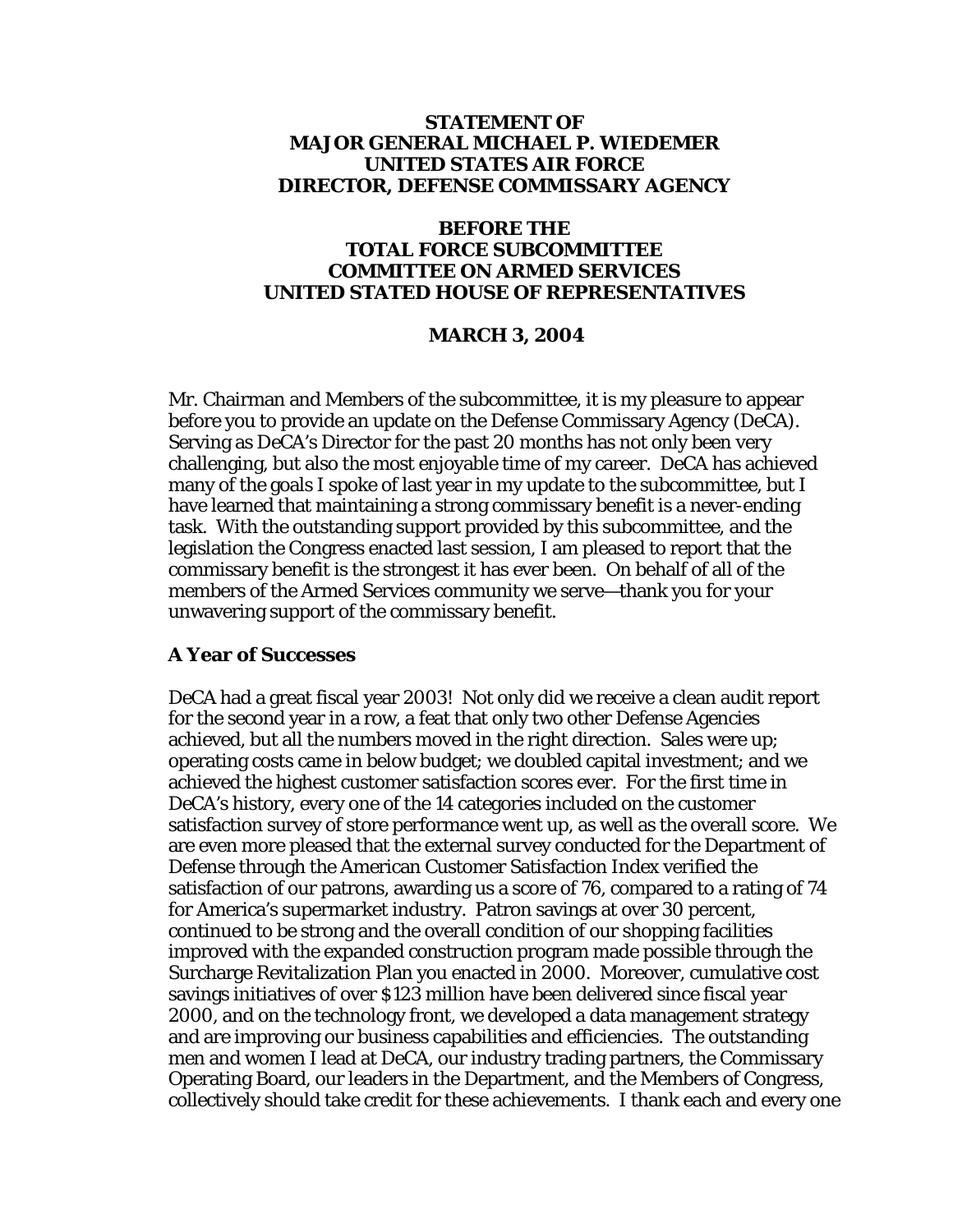of them for their steadfast support.

### **A Year of Challenges**

Yet, the year was not without its challenges! Some were the daily challenges experienced by any retail business, such as delayed or short deliveries. Others were more serious—like overcoming damages and shortages caused by typhoons, a hurricane, an earthquake, power outages, wild fires, and a distributor bankruptcy. Some were unique to our military clientele. Supporting families left behind became a principal focus, particularly at those installations that experienced the deployment of a large number of troops. To accommodate this changed family structure, the amounts and types of products stocked required adjustment. And those adjustments did not just occur at the losing installation, but also at the receiving installation. The opportunity presented by your extension of full commissary shopping privileges to Guard and Reserve members and their families was another positive challenge—ensuring a whole new group of people are aware of and use their expanded commissary benefit. We gladly accept this challenge and continue to work with Guard and Reserve commands and support organizations to get this vital message to our Guard and Reserve families. Guard and Reserve use of their commissary benefit has a positive impact upon their morale, shown a slight increase in sales, no detrimental impact on customer service, and no increase in costs. Let me thank you for extending full commissary privileges to the Guard and Reserve and recognizing the important role these members and their families play in the total force structure. Perhaps our biggest challenge is our re-engineering effort. Our strategic planning process and our pursuit of best business practices led us to this re-engineering initiative. We are no different from the rest of DoD and industry in this regard. Re-engineering is required not only to meet DoD transformational goals, but also to survive in the retail marketplace. Retailers must adapt to meet changing customer desires; accommodate new products and product lines; and meet the productivity and efficiency demands necessary to stay competitive. Just consider the frequency and magnitude of consolidations and reorganizations that have occurred in the commercial marketplace over the past year. Our comprehensive transformational effort is designed to make us as productive and competitive as possible. It will position DeCA to respond to competitive sourcing goals and the General Accounting Office recommendations on overhead and productivity, as well as taking advantage of any opportunities that may be presented through the implementation of the National Security Personnel System.

Benchmarking the best practices found in industry and focusing on our critical key processes, the DeCA re-engineering effort will integrate and streamline all corporate and store-level activities over an 18 to 24 month period. Our twopronged approach recognizes the center of attention must be on our stores, and that all of us collectively must do our part to ensure their success. This focus on store-level will facilitate the more efficient and effective operation of all of DeCA. We are reducing the number of personnel classifications and the ratio of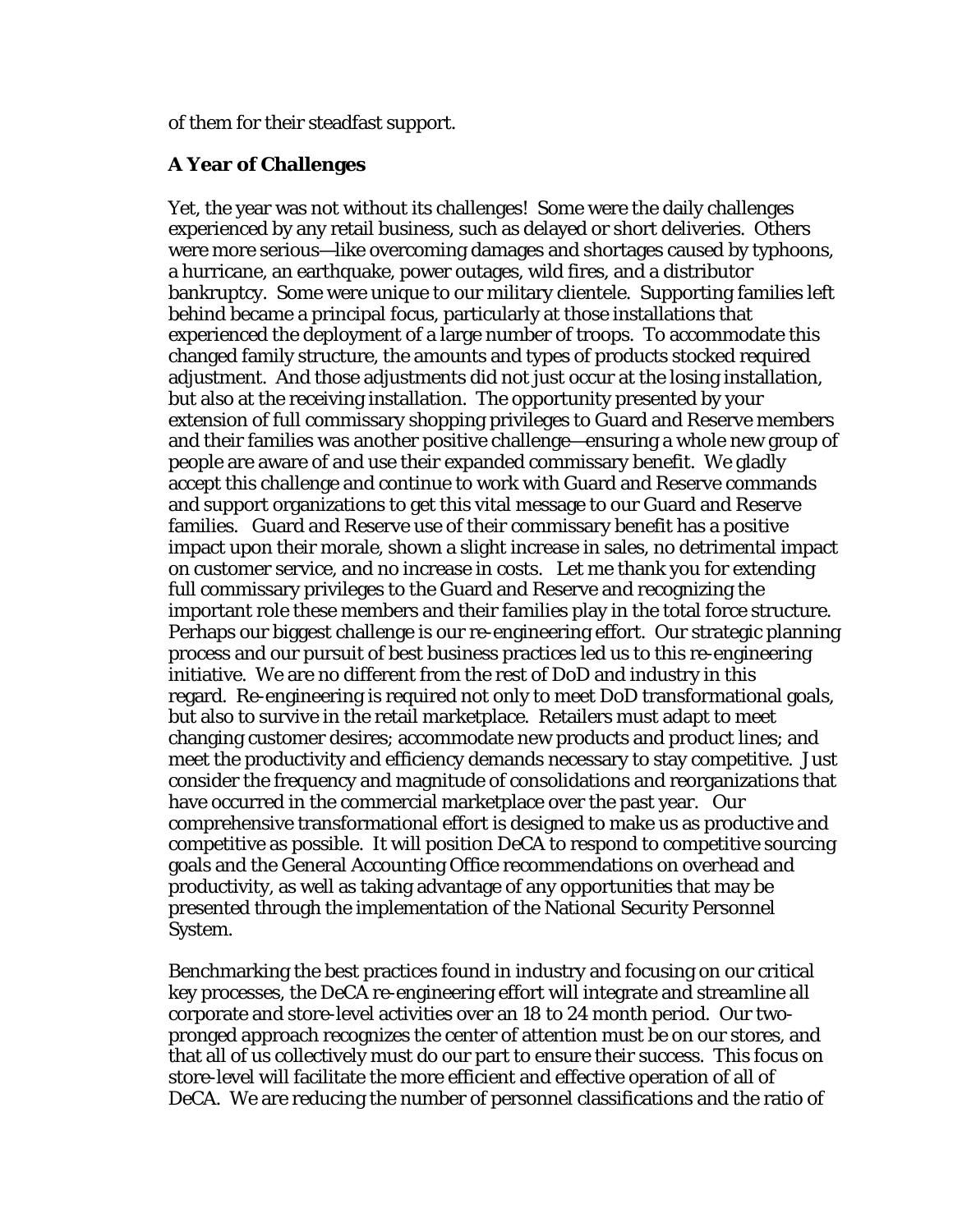full-time employees to part-time employees; in short, we are adapting industry practices that have proven successful. The concentration above store-level will create a unified organization providing corporate support to our stores. By fostering a multi-skilled workforce which promotes flexibility and innovation, our re-engineering effort takes advantage of the opportunities created by the recent change in OMB Circular A-76 to develop the most efficient organization for our stores and at our above store-level activities. In the past, our study of individual functions within stores, coupled with an inflexible personnel system, eliminated the potential for developing a more multi-skilled workforce similar to that found in the commercial sector. I am confident that this effort will posture the DeCA workforce to be competitive in future studies.

# **Challenges On The Horizon**

Three other challenges are being addressed this year: A solution to the continuing combined store issue; exploiting the strengths of the individual military retail entities to benefit the entire resale system; and identifying which eligible patrons do not use our commissaries.

The combined commissary and exchange concept established by section 2490a of title 10, United States Code, has not been successful. Commissaries and exchanges are dissimilar operations with separate and distinct missions and have each developed an expertise in fulfilling their respective missions. Attempts to combine both into a single operation that is financially viable have proven to be a difficult, if not impossible, challenge. I do believe, however, that if a commissary benefit is going to be provided to our patrons, it should be at the expense of appropriated funds, not at the expense of the exchange. The exchanges and DeCA are continuing to work on this issue; I'm confident that we'll collectively come up with an acceptable solution in the near future.

We are continuing to explore opportunities for cooperative efforts with the exchanges, the Veterans Canteen Service, and the Service MWR activities, to improve efficiency and/or drive costs out of the resale system. Our initial efforts have focused on identifying candidate projects in construction, acquisition, and information technology realms. I believe there are some opportunities for real cost savings if we look at the common aspects of our individual and separate and distinct businesses.

Finally, we are making a concerted effort to identify patrons that do not currently use the commissary. We have inserted questions in a number of military surveys to help identify the reasons that some people do not use our stores so that we can refocus on customer service and institute more effect traffic-building strategies. You have recognized the critical importance of the commissary benefit as part of the compensation and benefits package for our military family; it is up to us to do all that we can to offer what our eligible patrons desire. A benefit is only as valued as it is used.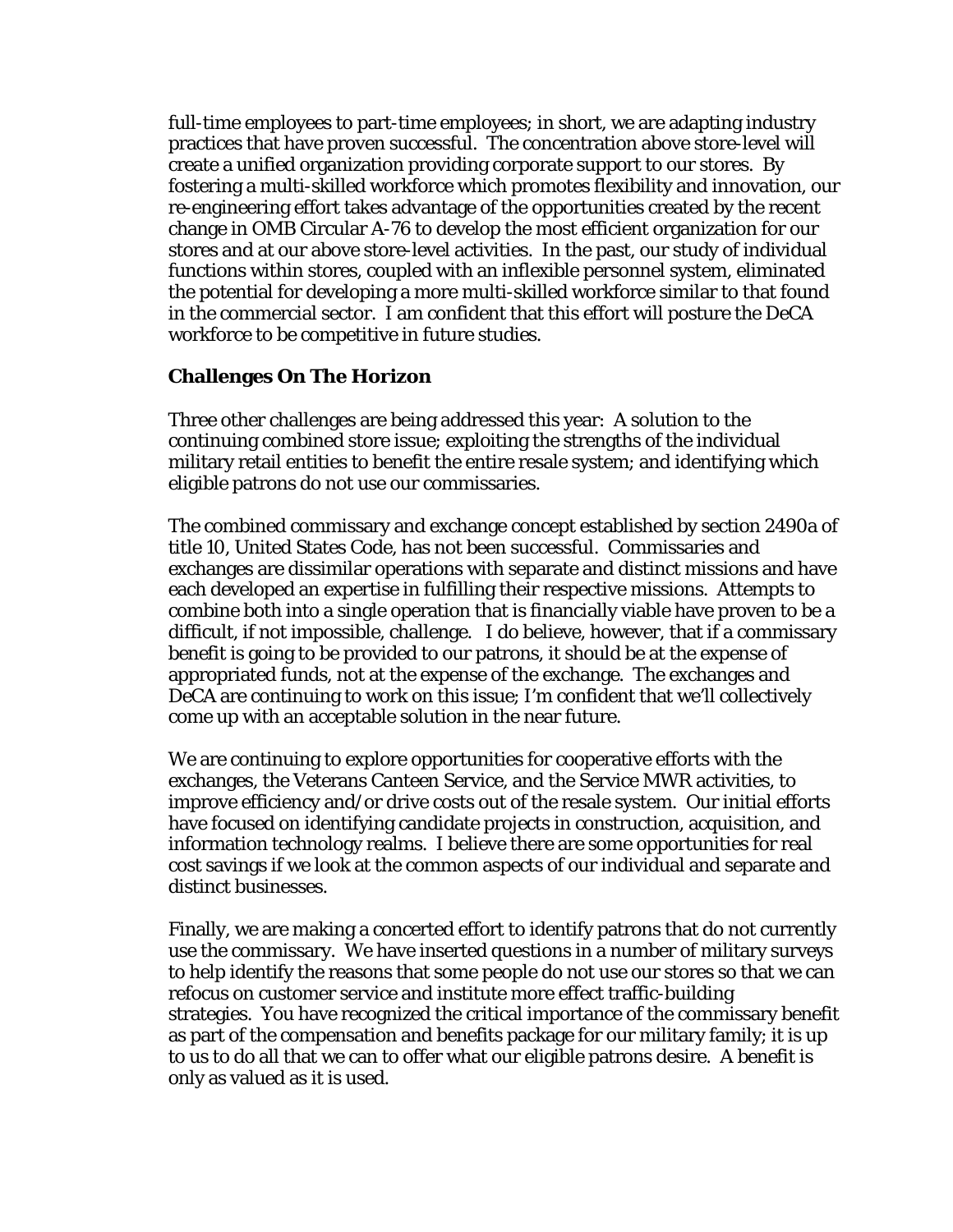# **Focus on the Future**

DeCA has successfully shifted from an input and budget-based culture to an output and cost-based orientation to become a proven leader in both the Department of Defense and the supermarket industry. It benchmarks well against major grocery chains. For example, the Defense Commissary Agency remains the industry leader in sales per square foot, sales per store employee and sales per transaction. Our results—sales, savings, cost reduction, and customer satisfaction, all show positive trends. We got there by asking the hard, and sometimes unpopular, questions. More of those questions require answers if we are to maintain this leading edge and with it, the commissary benefit. One of those efforts involves the request by the Department that we examine the effect of expanding our Best Value Item product line so that it more closely resembles the private label program found in commercial supermarkets and what the effect would be if variable pricing were used to manage the gap between the best value and national brand products while sustaining an average savings of 30 percent on all products. I expect to deliver the results of this study to the Department by the end of this month.

We continue to look for efficiencies that will benefit the commissary system. We are on the verge3 of completing our review of existing processes and functions and at that point will have squeezed virtually every efficiency we can out of the existing commissary system. Future efficiencies, I believe, will come through technological advances. We have just started testing one of those advances - self-checkout -- at our Langley Air Force Base, Virginia store. We also see great potential in Radio Frequency Identification (RFID) technology for inventory management. While there are many technological improvements being developed with the promise of producing efficiency, we will exercise good stewardship and prudent management to ensure we only pursue promising technologies.

# **Conclusion**

Last year I told you our goal was to create "Raving Fans" of our customers, our suppliers and our employees. This year I am happy to report that we are well on our way. I am also pleased to report that the commissary benefit is the strongest it has ever been. Not only in a retail sense, as demonstrated by the enormous successes I outlined earlier, but also in our governance of this integral element of the total compensation package. While it may seem trivial for an entity like DeCA, that costs about one-quarter of one percent of the Department of Defense budget, to crow about their cost savings initiatives and stellar performance never before has the taxpayer and customer gotten so much "bang for their buck" from the commissary system. We have been blessed with great people, not only employees and suppliers, but also great supporters like the Members of this subcommittee. Yet we are mindful that we must be ever vigilant in looking for new opportunities to improve the commissary performance. All of us at the Defense Commissary Agency recognize that we have been entrusted to administer